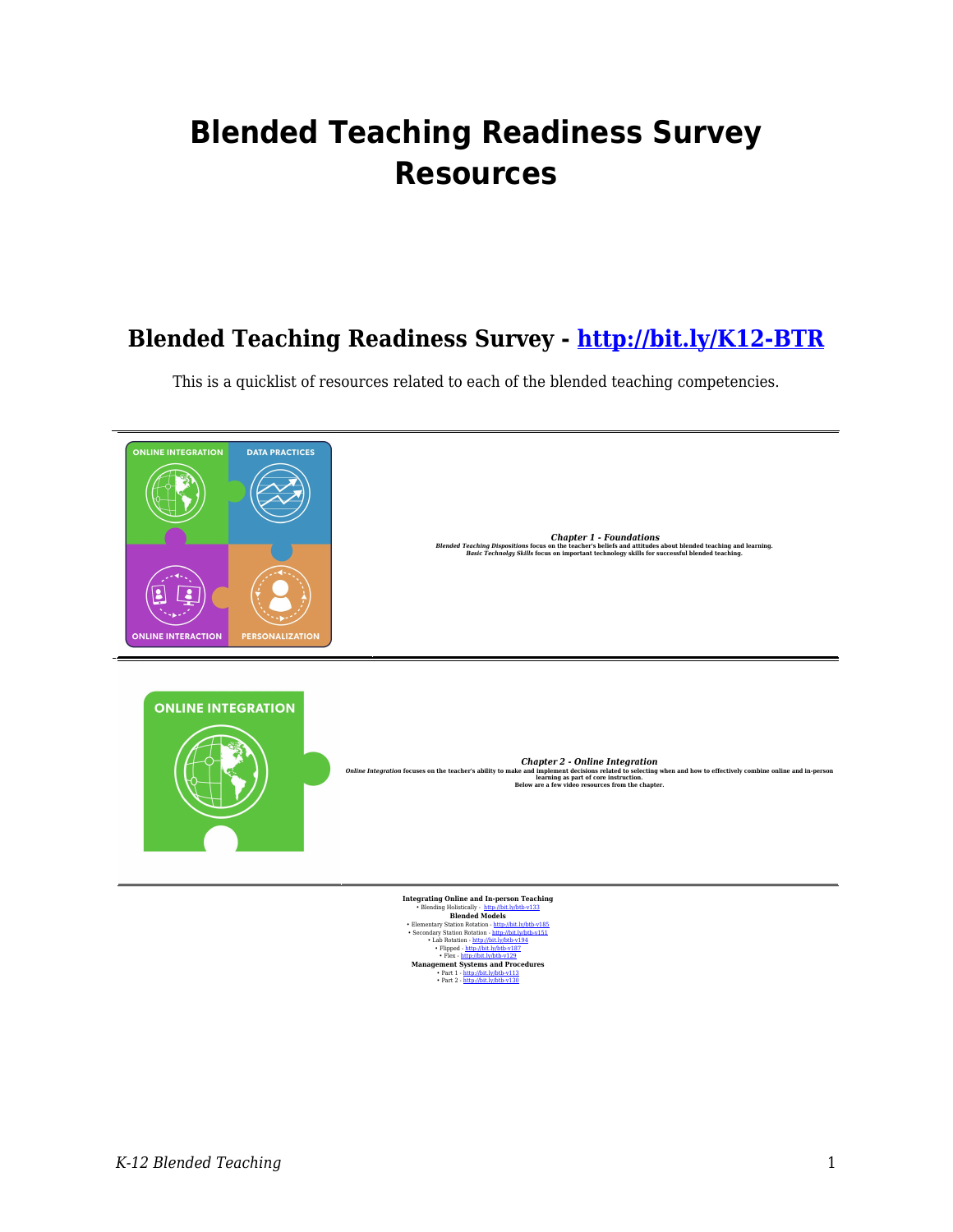

Chapper 3 - Data Practices focus on the teacher's ability to use digital tools homaitor student activity and performance in order to make informed choices about interventions<br>Below are a few video resources from the chapte

Mastery-based Teaching Examples<br>  $\begin{minip} \textbf{Example} \\ \textbf{Mstep} \\ \textbf{1} \\ \textbf{2} \\ \textbf{3} \\ \textbf{4} \\ \textbf{5} \\ \textbf{6} \\ \textbf{7} \\ \textbf{8} \\ \textbf{9} \\ \textbf{10} \\ \textbf{11} \\ \textbf{12} \\ \textbf{13} \\ \textbf{14} \\ \textbf{15} \\ \textbf{16} \\ \textbf{17} \\ \textbf{18} \\ \textbf{19} \\ \textbf{10} \\ \textbf{18} \\ \textbf{18}$ 





**<br>Personalization focuses on the teacher's ability to implement a learning environment that allows for individualized curriculum, pacing, and/or instructional<br>methods and support.** 

**Below are a few video resources from the chapter.**

**Personalized Learning** • Basic Practices - <http://bit.ly/btb-v356> • Student Perspectives - <http://bit.ly/btb-v354> **Examples** • See 13 "in action" video examples of personalization from 4 schools in the chapter. • Playlists - <http://bit.ly/btb-v388> • Adaptive Software -<http://bit.ly/btb-v368>



*Chapter 5 - Online Interaction Online Interaction* **focuses on the teacher's ability to facilitate online interactions with and between students. Below are a few video resources from the chapter.**

**Dimensions of Interaction** • <http://bit.ly/btb-v452> **Examples of Online Interaction**<br>
• FlipGrid - <http://bit.ly/btb-v411><br>
• VoiceThread -<http://bit.ly/btb-v415><br>
• Video Feedback - <u>http://bit.ly/btb-v495</u>

**Creating Effective Discussion Prompts**<br>• Effective Discussion Prompts - <http://bit.ly/btb-v455><br>• Asking Good Questions - <http://bit.ly/btb-v445>